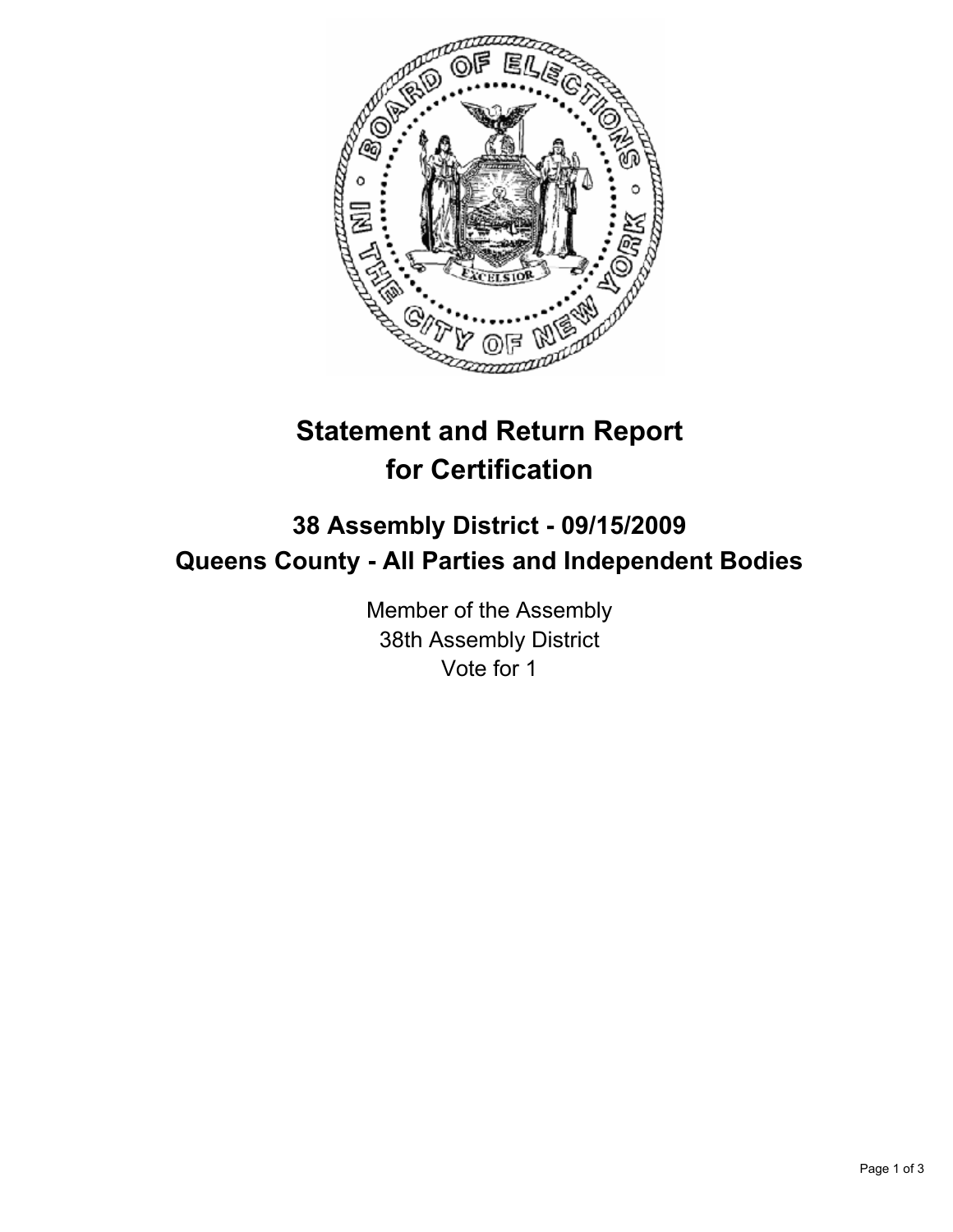

### **Assembly District 38**

| <b>PUBLIC COUNTER</b>               | 4,173 |
|-------------------------------------|-------|
| <b>EMERGENCY</b>                    | 3     |
| ABSENTEE/MILITARY                   | 107   |
| <b>AFFIDAVIT</b>                    | 15    |
| <b>Total Ballots</b>                | 4,298 |
| MICHAEL G MILLER (DEMOCRATIC)       | 2,423 |
| DONNA MARIE CALTABIANO (REPUBLICAN) | 1,458 |
| MICHAEL G MILLER (INDEPENDENCE)     | 149   |
| MICHAEL G MILLER (CONSERVATIVE)     | 220   |
| MATT MOLLOY (WRITE-IN)              |       |
| <b>Total Votes</b>                  | 4,251 |
| Unrecorded                          | 47    |